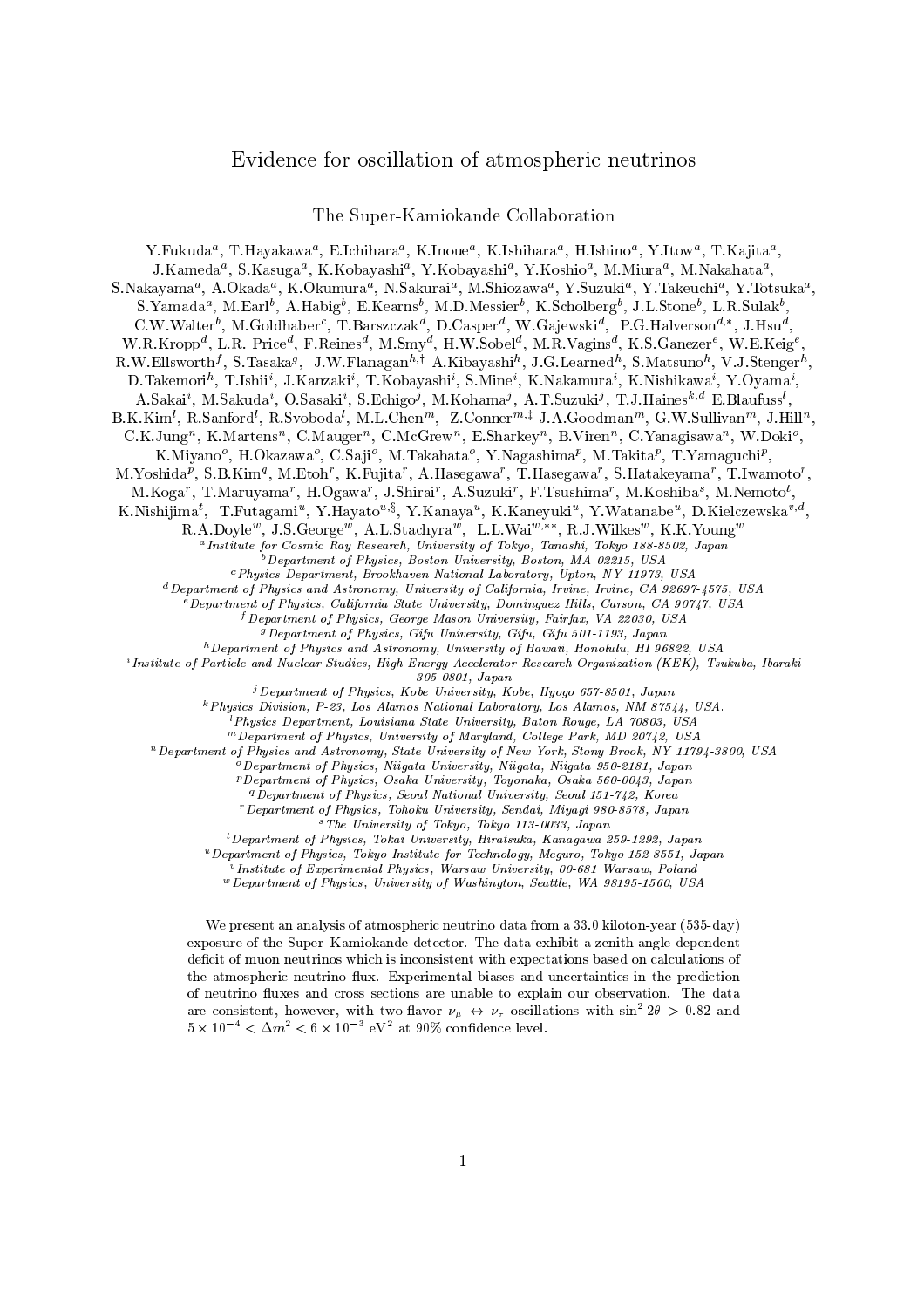Atmospheric neutrinos are produced as decay products in hadronic showers resulting from collisions of cosmic rays with nuclei in the upper atmosphere. Production of electron and muon neutrinos is dominated by the processes  $\pi^+ \to \mu^+ + \nu_\mu$ followed by  $\mu^+ \to e^+ + \bar{\nu}_\mu + \nu_e$  (and their charge conjugates) giving an expected ratio ( $\equiv \nu_{\mu}/\nu_{\rm e}$ ) of the flux of  $\nu_{\mu} + \bar{\nu}_{\mu}$  to the flux of  $\nu_{e} + \bar{\nu}_{e}$  of about two. The  $\nu_{\mu}/\nu_{e}$  ratio has been calculated in detail with an uncertainty of less than 5% over a broad range of energies from 0.1 GeV to 10 GeV [1,2].

The  $\nu_{\mu}/\nu_{\rm e}$  flux ratio is measured in deep underground experiments by observing final-state leptons produced via charged-current interactions of neutrinos on nuclei,  $\nu + N \rightarrow l + X$ . The flavor of the final state lepton is used to identify the flavor of the incoming neutrino.

The measurements are reported as  $R \equiv$  $(\mu/e)_{DATA}/(\mu/e)_{MC}$ , where  $\mu$  and e are the number of muon-like  $(\mu$ -like) and electron-like (e-like) events observed in the detector for both data and Monte Carlo simulation. This ratio largely cancels experimental and theoretical uncertainties, especially the uncertainty in the absolute flux.  $R = 1$  is expected if the physics in the Monte Carlo simulation accurately models the data. Measurements of significantly small values of  $R$  have been reported by the deep underground water Cherenkov detectors Kamiokande [3,4], IMB [5], and recently by Super-Kamiokande  $[6,7]$ . Although measurements of  $R$  by early iron-calorimeter experiments Fréjus [8] and NUSEX [9] with smaller data samples were consistent with expectations, the Soudan-2 ironcalorimeter experiment has reported observation of a small value of  $R$  [10].

Neutrino oscillations have been suggested to explain measurements of small values of R. For a two-neutrino oscillation hypothesis, the probability for a neutrino produced in flavor state  $a$  to be observed in flavor state  $b$  after traveling a distance L through a vacuum is:

$$
P_{a \to b} = \sin^2 2\theta \sin^2 \left(\frac{1.27 \Delta m^2 (\text{eV}^2) L (\text{km})}{E_\nu (\text{GeV})}\right), (1) \quad \text{un}
$$

where  $E_{\nu}$  is the neutrino energy,  $\theta$  is the mixing angle between the 
avor eigenstates and the mass eigenstates, and  $\Delta m^2$  is the mass-squared difference of the neutrino mass eigenstates. For detectors near the surface of the Earth, the neutrino flight distance, and thus the oscillation probability, is a function of the zenith angle of the neutrino direction. Vertically downward-going neutrinos travel about 15 km while vertically upwardgoing neutrinos travel about 13,000 km before interacting in the detector. The broad energy spectrum and this range of neutrino flight distances makes measurements of atmospheric neutrinos sensitive to neutrino oscillations with  $\Delta m^2$  down to  $10 - eV$ . The zenith angle dependence of  $R$  measured by the Kamiokande experiment at high energies has been cited as evidence for neutrino oscillations [4].

We present our analysis of 33.0 kiloton-years (535 days) of atmospheric neutrino data from Super-Kamiokande. In addition to measurements of small values of R both above and below  $\sim$ 1 GeV, we observed a signicant zenith angle dependent deficit of  $\mu$ -like events. While no combination of known uncertainties in the experimental measurement or predictions of atmospheric neutrino fluxes is able to explain our data, a two-neutrino oscillation model of  $\nu_\mu \leftrightarrow \nu_x$ , where  $\nu_x$  may be  $\nu_\tau$  or a new, non-interacting "sterile" neutrino, is consistent with the observed flavor ratios and zenith angle distributions over the entire energy region.

Super-Kamiokande is a 50 kiloton water Cherenkov detector instrumented with 11,146 photomultiplier tubes (PMTs) facing an inner 22.5 kiloton fiducial volume of ultra-pure water. Interaction kinematics are reconstructed using the time and charge of each PMT signal. The inner volume is surrounded by a  $\sim$ 2 meter thick outer detector instrumented with 1885 outward-facing PMTs. The outer detector is used to veto entering particles and to tag exiting tracks.

Super-Kamiokande has collected a total of 4353 fully-contained (FC) events and 301 partiallycontained (PC) events in a 33.0 kiloton-year exposure. FC events deposit all of their Cherenkov light in the inner detector while PC events have exiting tracks which deposit some Cherenkov light in the outer detector. For this analysis, the neutrino interaction vertex was required to have been reconstructed within the 22.5 kiloton fiducial volume, defined to be  $> 2$  m from the PMT wall.

FC events were separated into those with a single visible Cherenkov ring and those with multiple Cherenkov rings. For the analysis of FC events, only single-ring events were used. Singlering events were identified as  $e$ -like or  $\mu$ -like based on a likelihood analysis of light detected around the Cherenkov cone. The FC events were separated into "sub-GeV"  $(E_{vis} < 1330 \text{ MeV})$  and "multi-GeV"  $(E_{vis} > 1330 \text{ MeV})$  samples, where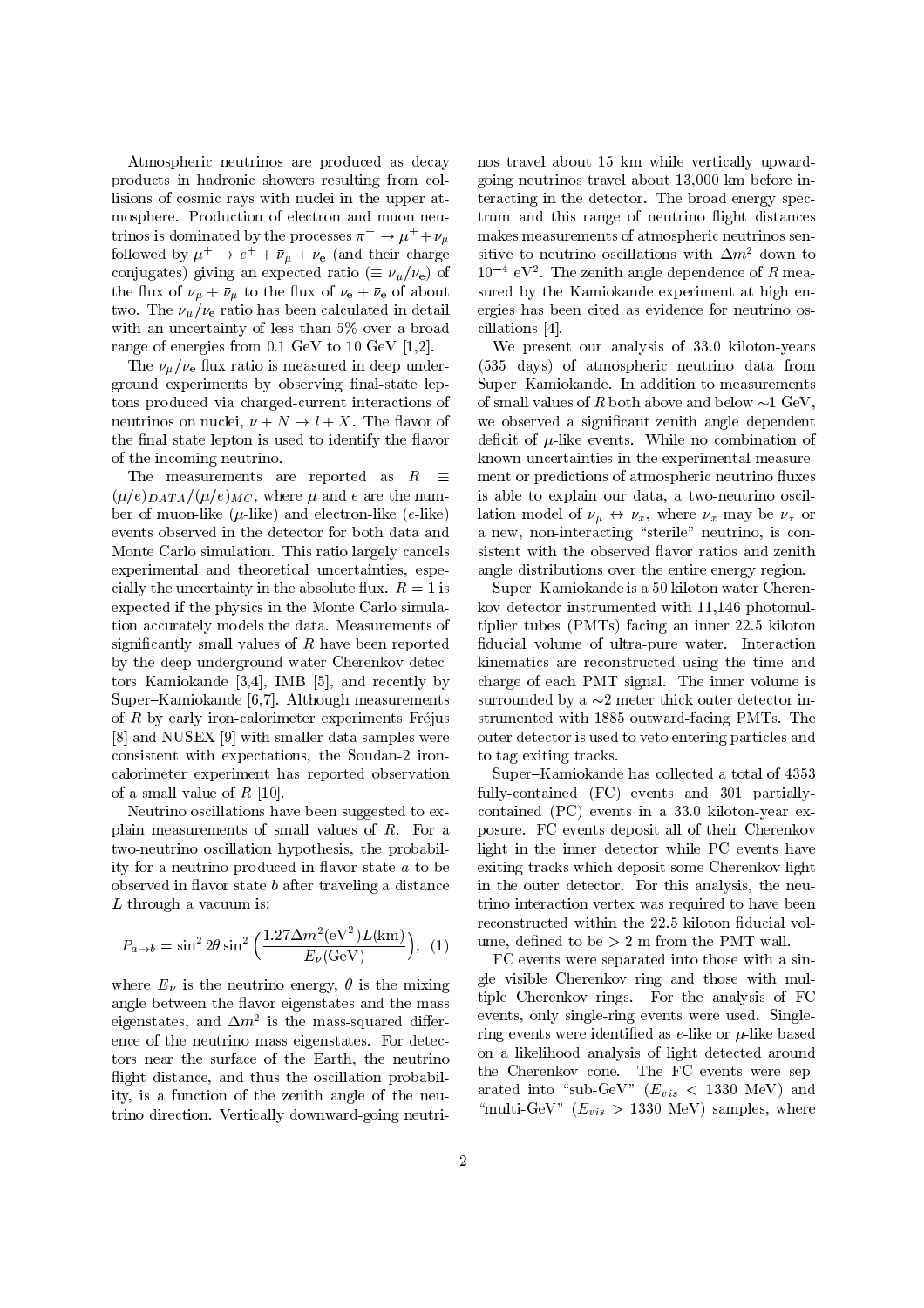$E_{vis}$  is defined to be the energy of an electron that would produce the observed amount of Cherenkov light.  $E_{vis} = 1330 \text{ MeV}$  corresponds to  $p_{\mu} \sim 1400$  $MeV/c$ .

In a full-detector Monte Carlo simulation, 88% (96%) of the sub-GeV e-like ( $\mu$ -like) events were  $\nu_e$  $(\nu_{\mu})$  charged-current interactions and 84% (99%) of the multi-GeV e-like ( $\mu$ -like) events were  $\nu_e$  ( $\nu_\mu$ ) charged-current interactions. PC events were estimated to be 98%  $\nu_{\mu}$  charged-current interactions; hence, all PC events were classified as  $\mu$ -like, and no single-ring requirement was made. Table I summarizes the number of observed events for both data and Monte Carlo as well as the R values for the sub-GeV and multi-GeV samples. Further details of the detector, data selection and event reconstruction used in this analysis are given elsewhere [6,7].

|                     | Data Monte Carlo                                    |                                             |  |
|---------------------|-----------------------------------------------------|---------------------------------------------|--|
| $sub-GeV$           |                                                     |                                             |  |
| single-ring         | 2389                                                | 2622.6                                      |  |
| e like              | 1231                                                | 1049.1                                      |  |
| $\mu$ like          | 1158                                                | 1573.6                                      |  |
| multi-ring          | 911                                                 | 980.7                                       |  |
| total               | 3300                                                | 3603.3                                      |  |
|                     |                                                     | $R = 0.63 \pm 0.03 (stat.) \pm 0.05 (sys.)$ |  |
| multi GeV           |                                                     |                                             |  |
| single-ring         | 520                                                 | 531.7                                       |  |
| e-like              | 290                                                 | 236.0                                       |  |
| $\mu$ like          | 230                                                 | 295.7                                       |  |
| multi-ring          | 533                                                 | 560.1                                       |  |
| total               | 1053                                                | 1091.8                                      |  |
| partially-contained | 301                                                 | 371.6                                       |  |
|                     | $R_{FC+PC} = 0.65 \pm 0.05 (stat.) \pm 0.08 (sys.)$ |                                             |  |

TABLE I. Summary of the sub-GeV, multi-GeV and PC event samples compared with the Monte Carlo prediction based on the neutrino flux calculation of Ref. [2].

We have measured signicantly small values of  $R$  in both the sub-GeV and multi-GeV samples. Several sources of systematic uncertainties in these measurements have been considered. Cosmic ray induced interactions in the rock surrounding the detector have been suggested as a source of e-like contamination from neutrons, which could produce small  $R$  values [11], but these backgrounds have been shown to be insignificant for large water Cherenkov detectors [12]. In particular, Super{ Kamiokande has 4.7 meters of water surrounding the fiducial volume; this distance corresponds to roughly 5 hadronic interaction lengths and 13 radiation lengths. Distributions of event vertices exhibit no excess of  $e$ -like events close to the fiducial boundary [6,7].

The prediction of the ratio of the  $\nu_{\mu}$  flux to the  $\nu_e$  flux is dominated by the well-understood decay chain of mesons and contributes less than 5% to the uncertainty in  $R$ . Different neutrino flux models vary by about  $\pm 20\%$  in the prediction of absolute rates, but the ratio is robust [13]. Uncertainties in  $R$  due to a difference in cross sections for  $\nu_e$  and  $\nu_\mu$  have been studied [14]; however, lepton universality prevents any significant difference in cross-sections at energies much above the muon mass and thus errors in cross-sections could not produce a small value of  $R$  in the multi-GeV energy range. Particle identication was estimated to be  $\geq 98\%$  efficient for both  $\mu$ -like and e-like events based on Monte Carlo studies. Particle identification was also tested in Super-Kamiokande on Michel electrons and stopping cosmic-ray muons and the  $\mu$ -like and e-like events used in this analysis are clearly separated  $[6]$ . The particle identification programs in use have also been tested using beams of electrons and muons incident on a water Cherenkov detector at KEK [15]. The data have been analyzed independently by two groups, making the possibility of signicant biases in data selection or event reconstruction algorithms remote [6,7]. Other explanations for the small value of  $R$ , such as contributions from nucleon decays [16], can be discounted as they would not contribute to the zenith angle effects described below.

We estimate the probability that the observed  $u/e$  ratios could be due to statistical fluctuation is less than  $0.001\%$  for sub-GeV R and less than  $1\%$ for multi-GeV R.

The  $\mu$ -like data exhibit a strong asymmetry in  $\mathbf{r}$  and angle  $\mathbf{r}$  and as in the significant asymmetry asymmetry asymmetry asymmetry asymmetry asymmetry. is observed in the e-like data [7]. The asymme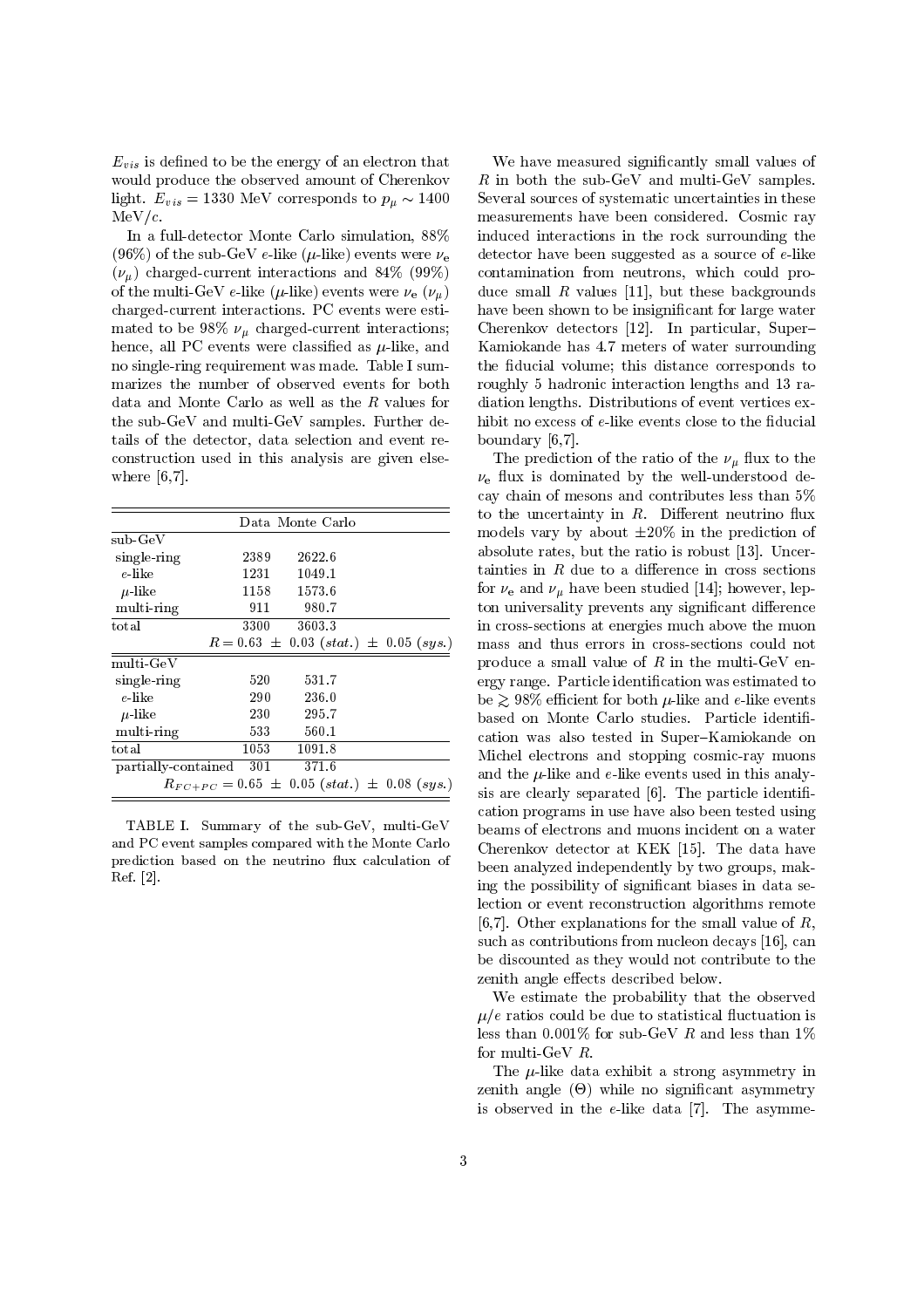try is defined as  $A = (U - D)/(U + D)$  where U is the number of upward-going events  $(-1 <$  events: cos - < 0:2) and D is the number of downward- $\mathbf{C}$  as a cost of the asymmetry is a cost of the asymmetry is a cost of the asymmetry is a cost of the asymmetry is a cost of the asymmetry is a cost of the asymmetry is a cost of the asymmetry is a cost of the asymme expected to be near zero independent of flux model for  $E_{\nu} > 1$  GeV, above which effects due to the Earth's magnetic field on cosmic rays are small. Based on a comparison of results from our full Monte Carlo simulation using different flux models  $[1,2]$  as inputs, treatment of geomagnetic effects results in an uncertainty of roughly  $\pm 0.02$  in the expected asymmetry of e-like and  $\mu$ -like sub-GeV events and less than  $\pm 0.01$  for multi-GeV events. Studies of decay electrons from stopping muons show at most a  $\pm 0.6\%$  up-down difference in Cherenkov light detection [17].

Figure 1 shows A as a function of momentum for both e-like and  $\mu$ -like events. In the present data, the asymmetry as a function of momentum for elike events is consistent with expectations, while the  $\mu$ -like asymmetry at low momentum is consistent with zero but signicantly deviates from expectation at higher momentum. The average angle between the final state lepton direction and the incoming neutrino direction is 55<sup>°</sup> at  $p = 400 \text{ MeV}/c$ and  $20^{\circ}$  at 1.5 GeV/c. At the lower momenta in Fig. 1, the possible asymmetry of the neutrino flux is largely washed out. We have found no detector bias differentiating  $e$ -like and  $\mu$ -like events that could explain an asymmetry in  $\mu$ -like events but not in e-like events [7].

Considering multi-GeV (FC+PC) muons alone, the measured asymmetry,  $A = -0.296 \pm 0.048 \pm 0.048$ 0:01 deviates from zero by more than 6 standard deviations.

We have examined the hypotheses of two-flavor  $\mu$  is a positive  $\mu$  and  $\mu$  and  $\mu$  and  $\mu$  and  $\mu$  and  $\mu$  and  $\mu$ <sup>2</sup> comparison of data and Monte Carlo, allowing all important Monte Carlo parameters to vary weighted by their expected uncertainties.

The data were binned by particle type, momen- $\text{tum}, \text{ and } \cos \Theta$ . A  $\chi$  is defined as:

$$
\chi^2 = \sum_{\cos\Theta, p} (N_{DATA} - N_{MC})^2 / \sigma^2 + \sum_j \epsilon_j^2 / \sigma_j^2, \tag{2} \begin{array}{c} \text{sphere.} \text{ F} \\ \text{propagati} \\ \text{lowing} \text{ R} \end{array}
$$

where the sum is over five bins equally spaced events and  $\mu$ -like plus PC events (70 bins total). The statistical error,  $\sigma$ , accounts for both data statistics and the weighted Monte Carlo statistics.  $N_{DATA}$  is the measured number of events in each bin.  $N_{MC}$  is the weighted sum of Monte Carlo

$$
N_{MC} = \frac{\mathcal{L}_{DATA}}{\mathcal{L}_{MC}} \times \sum_{\text{MC events}} w.
$$
 (3)

 $\mathcal{L}_{DATA}$  and  $\mathcal{L}_{MC}$  are the data and Monte Carlo live-times. For each Monte Carlo event, the weight  $w$  is given by:

$$
w = (1 + \alpha) (E_{\nu}^{i}/E_0)^{\delta} (1 + \frac{\eta_{s,m}}{2} \cos \Theta) \times
$$
  
\n
$$
f_{e,\mu}(\sin^2 2\theta, \Delta m^2, (1 + \lambda) L/E_{\nu})
$$
  
\n
$$
\times \begin{cases}\n(1 - \beta_s/2) & \text{sub-GeV } e\text{-like} \\
(1 + \beta_s/2) & \text{sub-GeV } \mu\text{-like} \\
(1 - \beta_m/2) & \text{multi-GeV } e\text{-like} \\
(1 + \beta_m/2)(1 - \frac{\rho}{2} \frac{N_{PC}}{N_{\mu}}) & \text{multi-GeV } \mu\text{-like} \\
(1 + \beta_m/2)(1 + \frac{\rho}{2}). & \text{PC}\n\end{cases}
$$
\n(4)

 $j$ ,  $\zeta$  , propagation through the Earth were included fol- $E_{\nu}$  is the average neutrino energy in the  $i$ . momentum bin;  $E_0$  is an arbitrary reference energy (taken to be 2 GeV);  $\eta_s$  ( $\eta_m$ ) is the up-down uncertainty of the event rate in the sub-GeV (multi-GeV) energy range;  $N_{PC}$  is the total number of Monte Carlo PC events;  $N_u$  is the total number of Monte Carlo FC multi-GeV muons. The factor  $f_{e,\mu}$  weights an event accounting for the initial neutrino fluxes (in the case of  $\nu_\mu \leftrightarrow \nu_e$ ), oscillation parameters and  $L/E_{\nu}$ . The meaning of the Monte Carlo fit parameters,  $\alpha$  and  $\epsilon_j \equiv (\beta_s, \beta_m, \beta_s)$  $\delta$ ,  $\rho$ ,  $\lambda$ ,  $\eta_s$ ,  $\eta_m$ ) and their assigned uncertainties,  $\sigma_i$ , are summarized in Table II. The over-all normalization,  $\alpha$ , was allowed to vary freely. The uncertainty in the Monte Carlo  $L/E_{\nu}$  ratio ( $\lambda$ ) was conservatively estimated based on the uncertainty in absolute energy scale, uncertainty in neutrinolepton angular and energy correlations, and the uncertainty in production height. The oscillation simulations used profiles of neutrino production heights calculated in Ref. [18], which account for the competing factors of production, propagation, and decay of muons and mesons through the atmosphere. For  $\nu_{\mu} \leftrightarrow \nu_{e}$ , effects of matter on neutrino lowing Ref. [20,21]. Due to the small number of events expected from  $\tau$ -production, the effects of  $\tau$  appearance and decay were neglected in simulations of  $\nu_{\mu} \leftrightarrow \nu_{\tau}$ . A global scan was made on a  $\sin^2 2\theta$ ,  $\log \Delta m^2$  grid minimizing  $\chi^2$  with respect to  $\alpha, \beta_s, \beta_m, \delta, \rho, \lambda, \eta_s$  and  $\eta_m$  at each point.

The best-nt to  $\nu_{\mu} \leftrightarrow \nu_{\tau}$  oscillations,  $\chi_{min} =$ 65.2/67 DOF, was obtained at  $(\sin^2 2\theta)$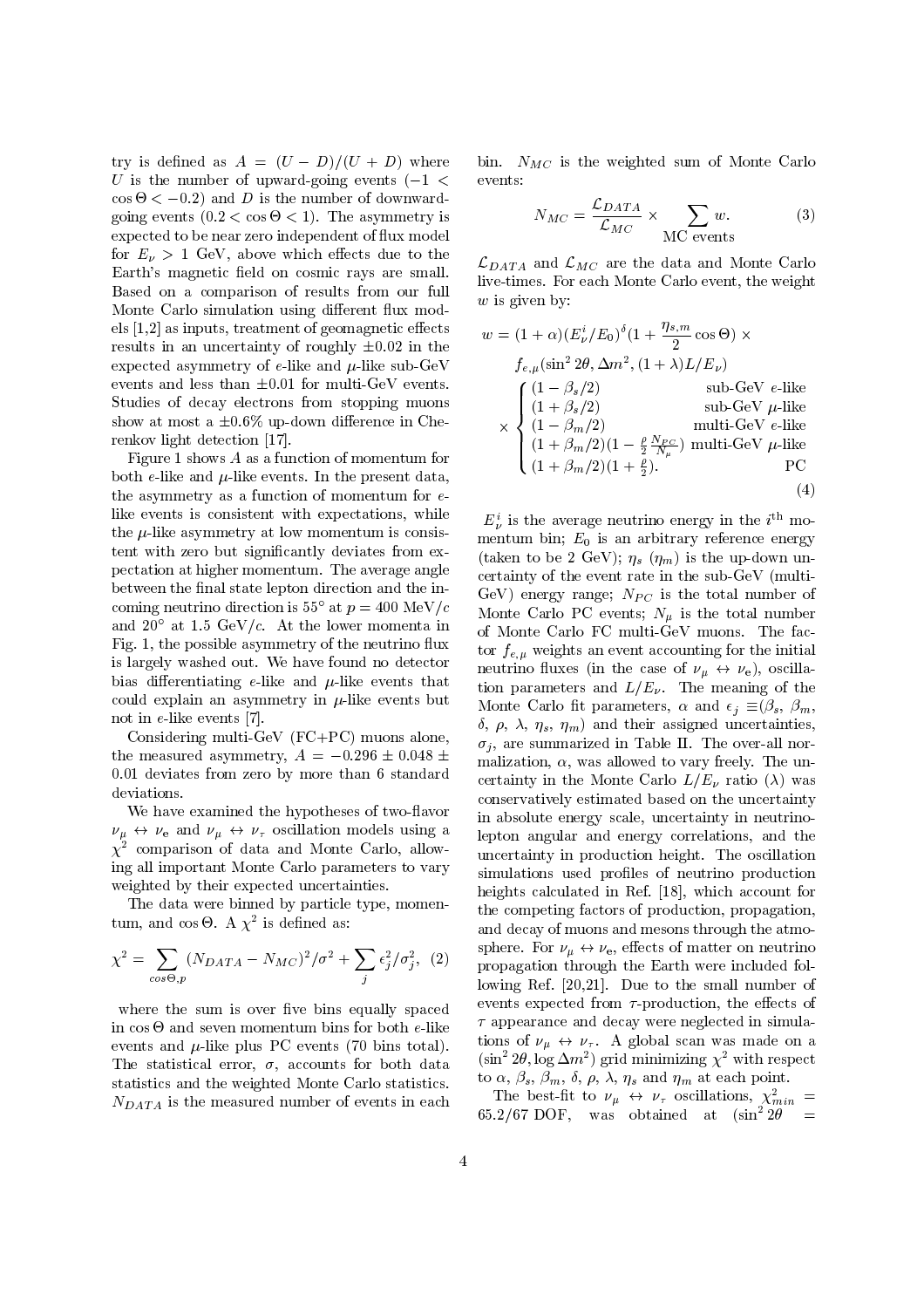$1.0, \Delta m^2 = 2.2 \times 10^{-7}$  eV<sup>-</sup>) inside the physical region  $(0 \le \sin^2 2\theta \le 1)$ . The best-fit values of the Monte Carlo parameters (summarized in Table II) were all within their expected errors. The global minimum occurred slightly outside the physical region at  $(\sin^2 2\theta = 1.05, \Delta m^2 =$ 2.2  $\times$  10  $^{-}$  ev<sup>-</sup>,  $\chi_{min}^-$  = 04.8/07 DOF). The contours of the  $68\%,\,90\%$  and  $99\%$  confidence intervals are located at  $\chi_{min}^+$  + 2.0, 5.0, and 9.0 based allow on the minimum inside the physical region [19]. These contours are shown in Fig. 2. The region near  $\chi^2$  minimum is rather flat and has many local minima so that inside the  $68\%$  interval the best-fit  $\Delta m^-$  is not well constrained. Outside the 99% allowed region the  $\chi$ - increases rapidly. We obtained a mone  $\chi^2 = 135/69$  DOF, when calculated at sin<sup>2</sup> 2 $\theta = 0$ ,  $\Delta m^2 = 0$  (i.e. assuming no oscillations).

 $\mathbf{f}$  the test of  $\mathbf{f}_k$  and  $\mathbf{f}_k$  corresponding, we obtained a relatively poor it;  $\chi_{min} = 87.8/67$  DOF,<br>at  $(\sin^2 2\theta = 0.93, \Delta m^2 = 3.2 \times 10^{-3} \text{ eV}^2)$ . The expected asymmetry of the multi-GeV e-like events for the best-fit  $\nu_{\mu} \leftrightarrow \nu_{e}$  oscillation hypothesis,  $A = 0.205$ , differs from the measured asymmetry,  $A = -0.036 \pm 0.067 \pm 0.02$ , by 3.4 standard deviations. We conclude that the  $\nu_\mu \leftrightarrow \nu_e$  hypothesis is not favored.

| Monte Carlo Fit Parameters        |              | Best Fit Uncertainty            |
|-----------------------------------|--------------|---------------------------------|
| $\alpha$ overall normalization    | $15.8\%$ (*) |                                 |
| $\delta$ $E_{\nu}$ spectral index |              | 0.006 $\sigma_{\delta} = 0.05$  |
| $\beta_s$ sub-GeV $\mu/e$ ratio   |              | $-6.3\% \ \sigma_s = 8\%$       |
| $\beta_m$ multi-GeV $\mu/e$ ratio |              | $-11.8\% \sigma_m = 12\%$       |
| $\rho$ relative norm. of PC to FC |              | $-1.8\% \sigma_{\rho} = 8\%$    |
| $\lambda$ $L/E_{\nu}$             |              | 3.1\% $\sigma_{\lambda} = 15\%$ |
| $\eta_s$ sub-GeV up-down          |              | 2.4\% $\sigma_{\eta}^s = 2.4\%$ |
| $\eta_m$ multi-GeV up-down        |              | $-0.09\% \ \sigma_n^m = 2.7\%$  |

TABLE II. Summary of Monte Carlo fit parameters. Best-nt values for  $\nu_{\mu} \leftrightarrow \nu_{\tau}(\Delta m) = 2.2 \times 10^{-4}$  eV,  $\sigma_{\text{av}}$  $\sin^2 2\theta = 1.0$  and estimated uncertainties are given. <sup>(\*)</sup>The over-all normalization ( $\alpha$ ) was estimated to have a 25% uncertainty but was fitted as a free parameter.

The zenith angle distributions for the FC and PC samples are shown in Fig. 3. The data are compared to the Monte Carlo expectation (no oscillations, hatched region) and the best-fit expectation for  $\nu_{\mu} \leftrightarrow \nu_{\tau}$  oscillations (bold line).

We also estimated the oscillation parameters considering the  $R$  measurement and the zenith angle shape separately. The 90% condence level allowed regions for each case overlapped at  $1 \times$  $10^{3} < \Delta m^{2} < 4 \times 10^{3}$  eV<sup>2</sup> for sin<sup>2</sup>  $2\theta = 1$ .

As a cross-check of the above analyses, we have reconstructed the best estimate of the ratio  $L/E_{\nu}$ for each event. The neutrino energy is estimated by applying a correction to the final state lepton momentum. Typically, final state leptons with  $p \sim 100$  MeV/c carry 65% of the incoming neutrino energy increasing to  $\sim 85\%$  at  $p = 1$  GeV/c. The neutrino flight distance  $L$  is estimated following Ref. [18] using the estimated neutrino energy and the reconstructed lepton direction and flavor. Figure 4 shows the ratio of FC data to Monte Carlo for e-like and  $\mu$ -like events with  $p > 400 \text{ MeV}/c$  as a function of  $L/E_{\nu}$ , compared to the expectation for  $\nu_{\mu} \leftrightarrow \nu_{\tau}$  oscillations with our best-fit parameters. The e-like data show no significant variation in  $L/E_{\nu}$ , while the  $\mu$ -like events show a significant deficit at large  $L/E_{\nu}$ . At large  $L/E_{\nu}$ , the  $\nu_{\mu}$  have presumably undergone numerous oscillations and have averaged out to roughly half the initial rate.

sub-GeV = ratio -6.3% s = 8% s = 8% s = 8% s = 8% s = 8% s = 8% s = 8% s = 8% s = 8% s = 8% s = 8% s = 8% s =  $m_{\text{max}}$  -1.8% m = 12% m = 1.8% and two-dimensions and two-mayor  $\mu_{\text{B}}$  with  $\mu_{\text{B}}$  $r = 1.8$  and  $r = 1.8$  is  $r = 8$  in FC is  $r = 8$ . This is in agreement to  $r = 8$ .  $\frac{3.1}{2}$ ,  $\frac{3.1}{2}$ ,  $\frac{3.1}{2}$ ,  $\frac{3.1}{2}$  with recent results from the CHOOZ experiment  $\mathbb{Z} = |22|$ . The LSND experiment has reported the ap- $\frac{1}{2}$  pearance of  $\nu_e$  in a beam of  $\nu_\mu$  produced by stopped , and the contract of the contract of the contract of the contract of the contract of the contract of the contract of the contract of the contract of the contract of the contract of the contract of the contract of the con The asymmetry A of the e-like events in the pions [23]. The LSND results do not contradict the present results if they are observing small mixing angles. With the best-fit parameters for  $\nu_{\mu} \leftrightarrow \nu_{\tau}$ oscillations, we expect a total of only 15-20 events from  $\nu_{\tau}$  charged-current interactions in the data sample. Using the current sample, oscillations between  $\nu_{\mu}$  and  $\nu_{\tau}$  are indistinguishable from oscillations between  $\nu_{\mu}$  and a non-interacting "sterile" neutrino.

> Figure 2 shows the Super-Kamiokande results overlaid with the allowed region obtained by the Kamiokande experiment [4]. The Super{ Kamiokande region favors lower values of  $\Delta m^2$ than allowed by the Kamiokande experiment; how ever the 90% contours from both experiments have a region of overlap. Preliminary studies of upward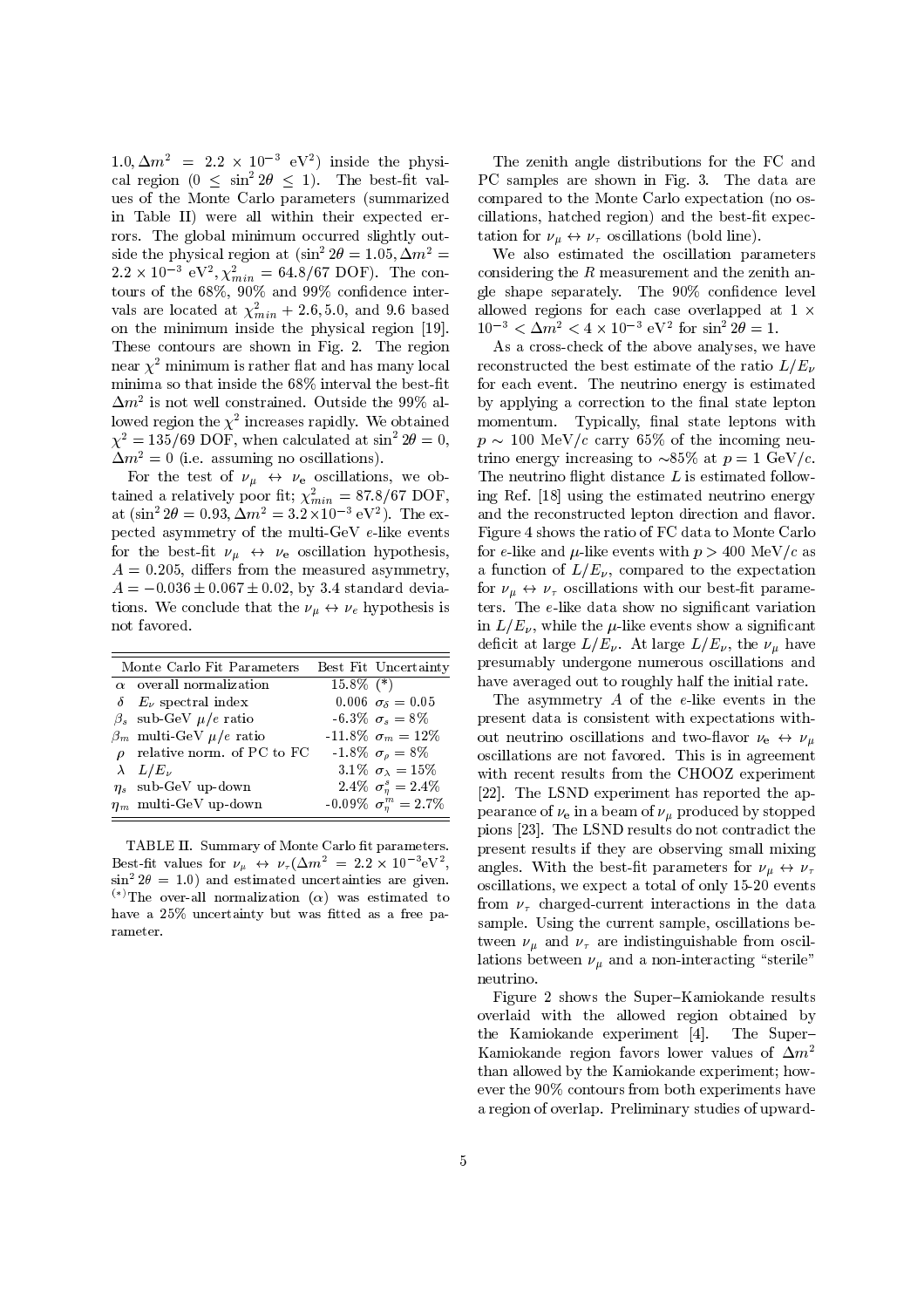going stopping and through-going muons in Super-Kamiokande [24] give allowed regions consistent with the FC and PC event analysis reported in this paper.

Both the zenith angle distribution of  $\mu$ -like events and the value of R observed in this experiment significantly differ from the best predictions in the absence of neutrino oscillations. While uncertainties in the flux prediction, cross sections, and experimental biases are ruled out as explanations of the observations, the present data are in good agreement with two-flavor  $\nu_{\mu} \leftrightarrow \nu_{\tau}$  oscillations with sin  $2\theta > 0.82$  and  $5 \times 10^{-1} < \Delta m^2 < 1$  [15] 1. K.  $0 \times 10^{-5}$  eV = at 90% confidence level. We conclude  $1 + 4$ that the present data give evidence for neutrino oscillations.

We gratefully acknowledge the cooperation of the Kamioka Mining and Smelting Company. The Super-Kamiokande experiment was built and has been operated with funding from the Japanese Ministry of Education, Science, Sports and Culture, and the United States Department of Energy.

- Present address: NASA, JPL, Pasadena, CA 91109, USA
- <sup>y</sup> Present address: Accelerator Laboratory, High Energy Accelerator Research Organization (KEK)
- <sup>z</sup> Present address: Enrico Fermi Institute, Univer sity of Chicago, Chicago, IL 60637 USA
- <sup>x</sup> Present address: Institute of Particle and Nuclear Studies, High Energy Accelerator Research Organization (KEK)
- Present address: Department of Physics, Stanford University, CA 94305, USA
- [1] G. Barr et al., Phys. Rev. D39, 3532 (1989); V. Agrawal, et al., Phys. Rev. D53, 1313 (1996); T. K. Gaisser and T. Stanev, Proc. 24th Int. Cosmic Ray Conf. (Rome) Vol. 1 694 (1995).
- [2] M. Honda et al., Phys. Lett.  $\bf{B248}$ , 193 (1990); M. Honda et al., Phys. Lett. D52, 4985 (1995).
- [3] K.S. Hirata et al., Phys. Lett. **B205**, 416 (1988); K.S. Hirata et al., Phys. Lett. B280, 146 (1992).
- [4] Y. Fukuda et al., Phys. Lett. **B335**, 237 (1994).
- [5] D. Casper, *et al.*, Phys. Rev. Lett. **66**, 2561 (1991); R. Becker-Szendy et al., Phys. Rev. D46, 3720 (1992).
- [6] Super-Kamiokande Collaboration, Y. Fukuda, et al., Phys. Lett. B (1998), accepted for publication,

hep-ex/9803006.

- [7] Super-Kamiokande Collaboration, Y. Fukuda, et al., submitted to Phys. Lett. B (May 1998), hepex/9805006
- [8] K. Daum, et al., Z. Phys. **C66**, 417 (1995).
- [9] M. Aglietta, et al., Europhys. Lett. 8, 611 (1989).
- [10] W.W.M. Allison et. al., Phys. Lett. B391, 491 (1997); T. Kafka, proceedings of 5th Int.Workshop on Topics in Astroparticle and Underground Physics, Gran Sasso, Italy, Sep. 1997.
- [11] O.G. Ryazhskaya, JETP Lett. 60, 617 (1994); JETP Lett. 61, 237 (1995).
- [12] Y. Fukuda, et al., Phys. Lett. **B388**, 397 (1996).
- [13] T. K. Gaisser et al., Phys. Rev. D54, 5578 (1996)
- [14] J. Engel et al., Phys. Rev. D48, (1993) 3048.
- [15] S. Kasuga, et al., Phys. Lett. **B374**, 238 (1996).
- [16] W.A. Mann, T. Kafka and W. Leeson, Phys. Lett. B291, 200 (1992).
- [17] This represents an improvement from Refs. [6,7] due to improved calibration.
- [18] T. K. Gaisser and T. Stanev, Phys. Rev. D57, 1977 (1998).
- [19] Based on a two-dimensional extension of the method from the Particle Data Group, Review of Particle Physics, Section: Errors and confidence intervals { Bounded physical region, June 1996: R.M. Barnett et al. Phys. Rev. D54, 375 (1996).
- [20] L. Wolfenstein, Phys. Rev. D17, 2369 (1978).
- [21] S. P. Mikheyev and A. Y. Smirnov, Sov. J. Nucl. Phys. 42, 1441 (1985); S. P. Mikheyev and A. Y. Smirnov, Nuovo Cim. 9C, 17 (1986); S. P. Mikheyev and A. Y. Smirnov, Sov. Phys. Usp. 30, 759 (1987).
- [22] M. Apollonio et al., Phys. Lett. **B420** 397 (1998)
- [23] C. Athanassopoulos, et al., Phys. Rev. C 54, 2685 (1996); Phys. Rev. Lett. 77, 3082 (1996).
- [24] T. Kajita, to appear in the proceedings of the XVIIIth International Conference on Neutrino Physics and Astrophysics, Takayama, Japan, June 1998; Super-Kamiokande collaboration, draft in preparation.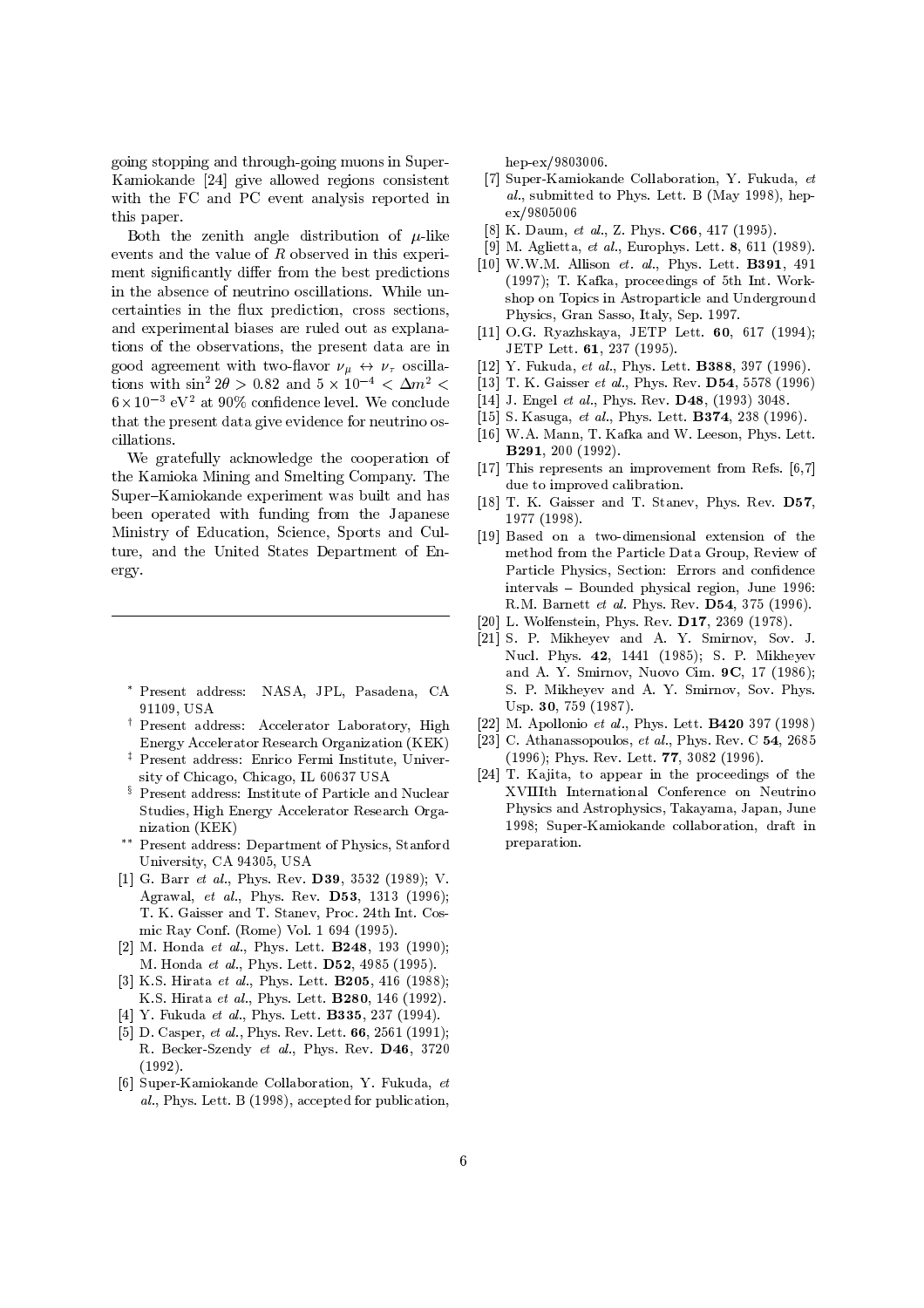

FIG. 1. The  $(U - D)/(U + D)$  asymmetry as a function of momentum for FC  $e$ -like and  $\mu$ -like events and PC events. While it is not possible to assign a momentum to a PC event, the PC sample is estimated to have a mean neutrino energy of 15 GeV. The Monte Carlo expectation without neutrino oscillations is shown in the hatched region with statistical and systematic errors added in quadrature. The dashed line with  $(\sin^2 2\theta = 1.0, \Delta m^2 = 2.2 \times 10^{-3} \text{ eV}^2)$ .



FIG. 2. The  $68\%$ ,  $90\%$  and  $99\%$  confidence intervals are shown for sin<sup>-</sup>  $2\theta$  and  $\Delta m$ <sup>-</sup> for  $\nu_{\mu} \leftrightarrow \nu_{\tau}$ two-neutrino oscillations based on 33.0 kiloton-years of Super-Kamiokande data. The 90% confidence interval obtained by the Kamiokande experiment is also shown.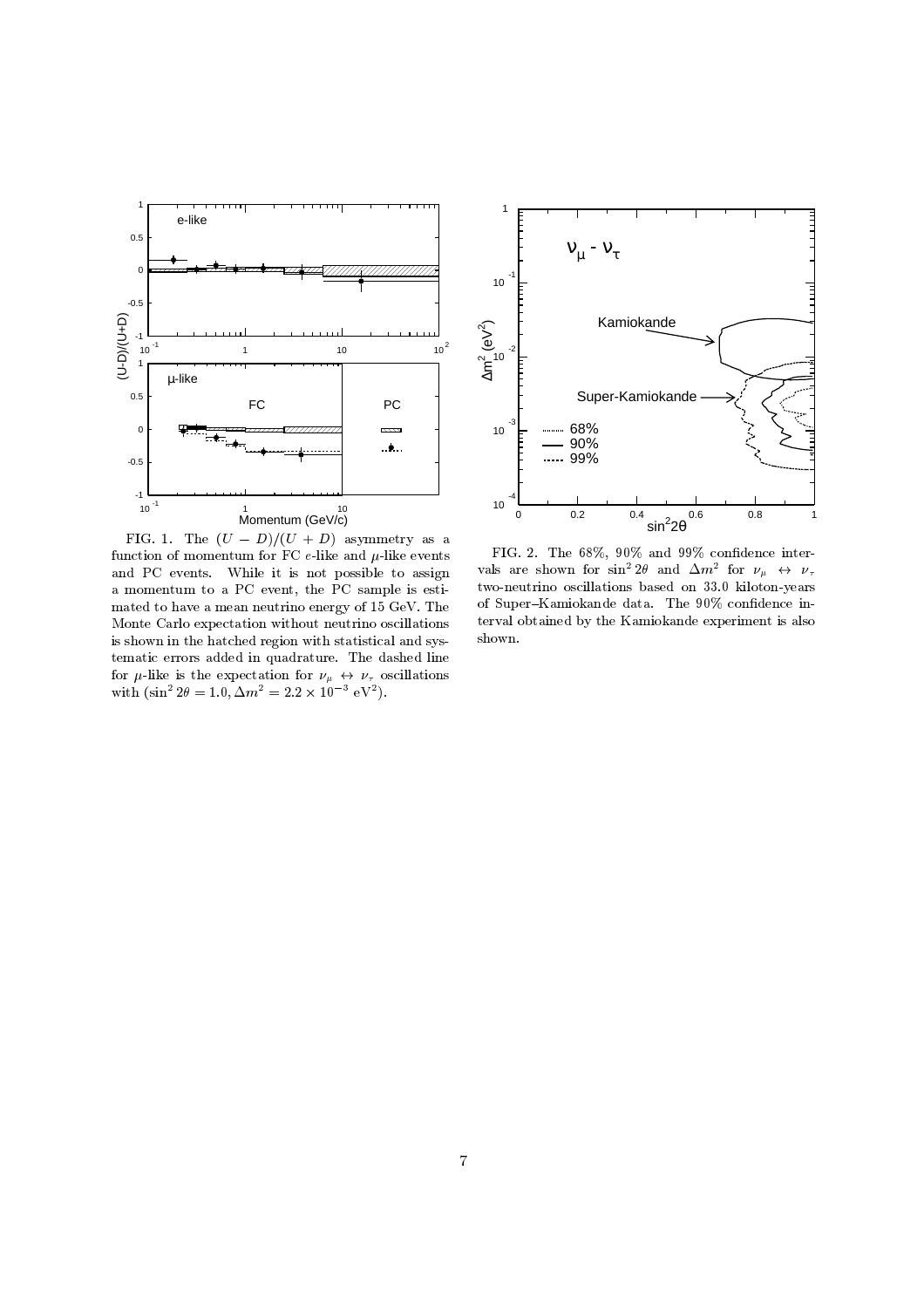

FIG. 3. Zenith angle distributions of  $\mu$ -like and  $e$ -like events for sub-GeV and multi-GeV data sets. Upward-going particles have cost - 0. Sub-GeV data are shown ward-going particles have cost of the cost of the cos separately for  $p < 400 \text{ MeV}/c$  and  $p > 400 \text{ MeV}/c$ . Multi-GeV e-like distributions are shown for  $p < 2.5 \text{ GeV}/c$ and  $p > 2.5$  GeV/c and the multi-GeV  $\mu$ -like are shown separately for FC and PC events. The hatched region shows the Monte Carlo expectation for no oscillations normalized to the data live-time with statistical errors. The bold line is the best-fit expectation for  $\nu_{\mu} \leftrightarrow \nu_{\tau}$  oscillations with the overall flux normalization fitted as a free parameter.